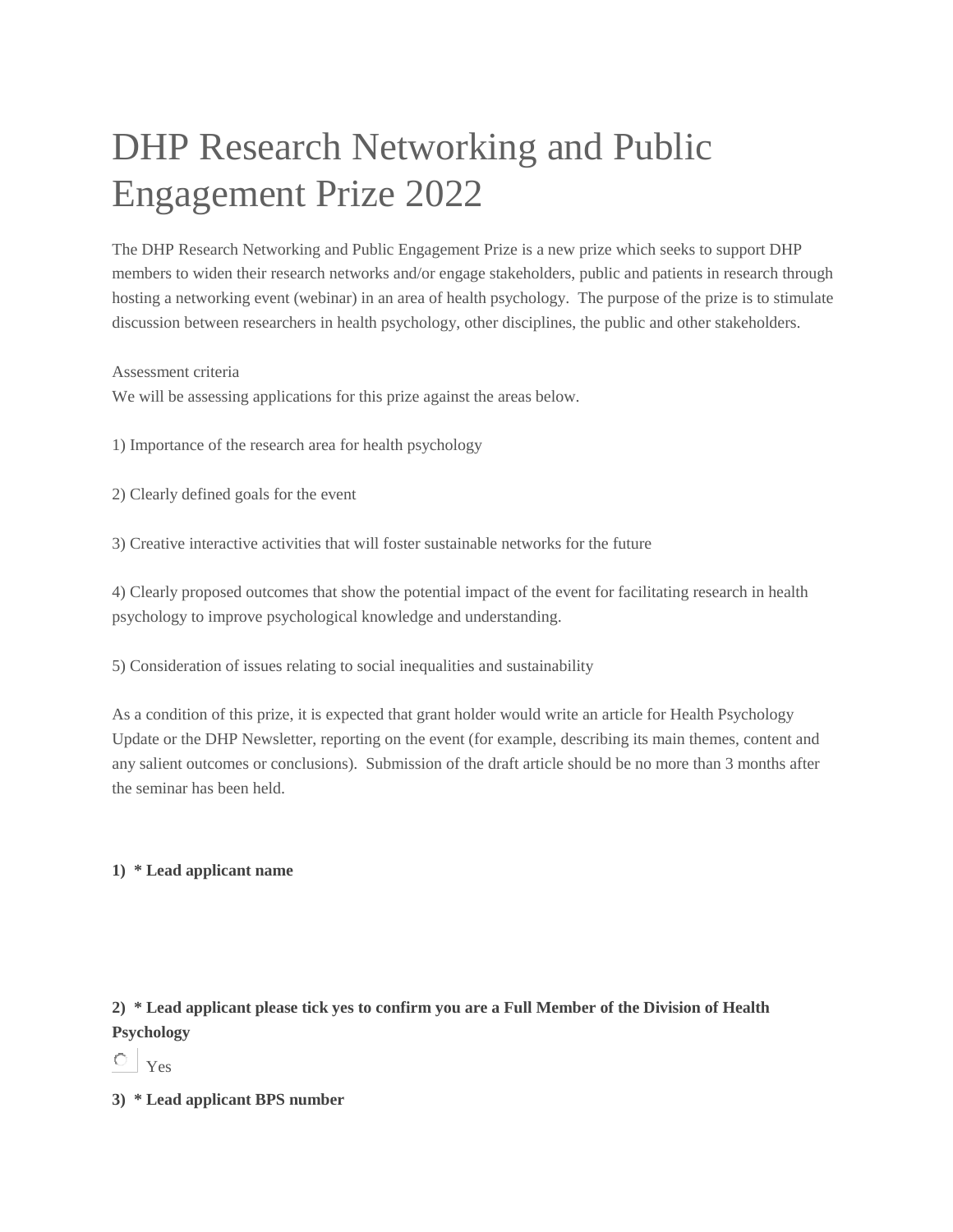**4) \* Lead applicant affiliation**

**5) Co-applicant(s) name and affiliation (please list)**



**7) \* Brief summary of the event (max 100 words). Note this will be added to the DHP website if you are awarded the prize.**

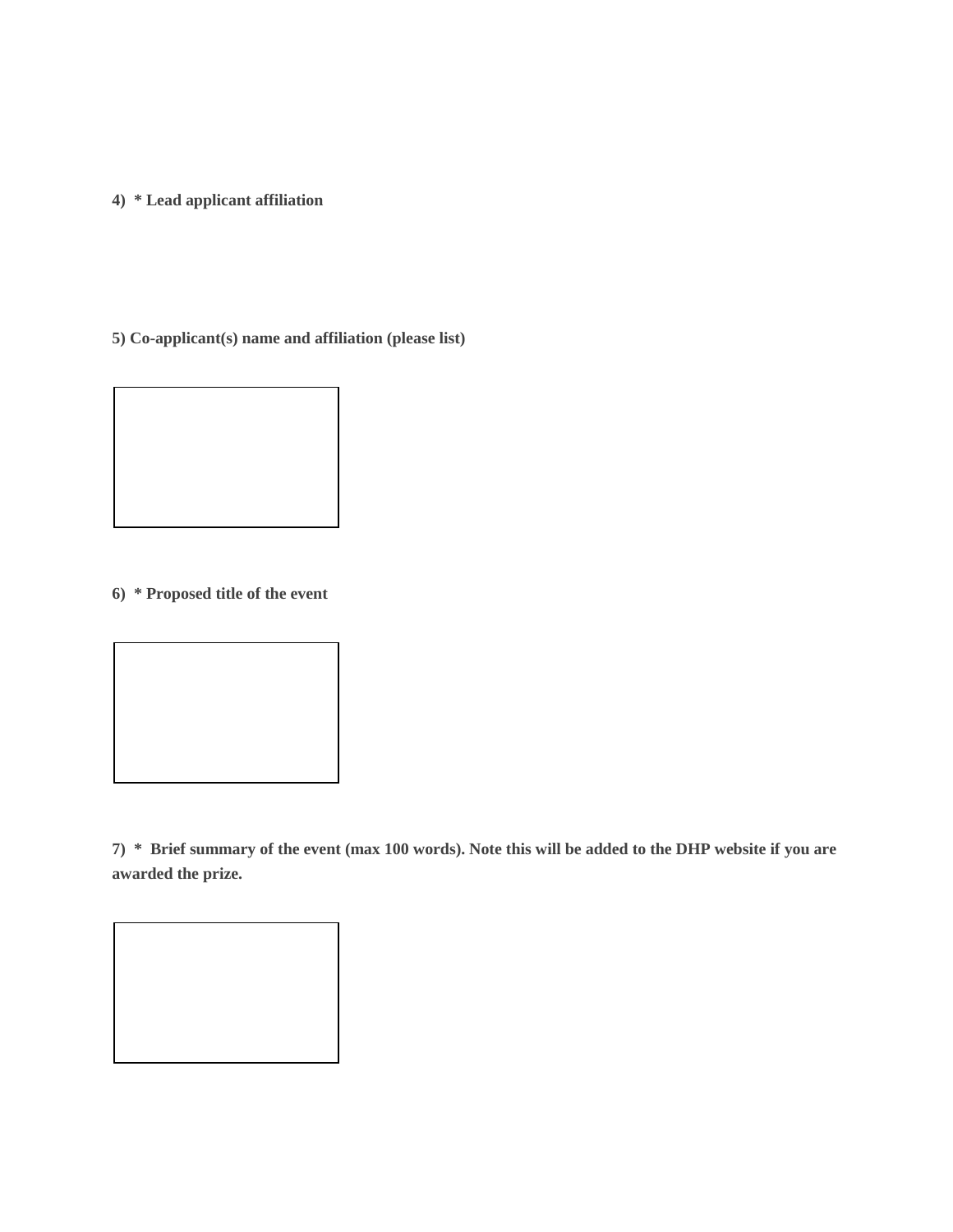**8) \* Please provide a summary of the importance of this research area, including why it is important for health psychology (max 500 words)**



**9) \* Please provide a summary of the scientific goals of your networking event (max 300 words)**

**10) \* Please provide a summary of the proposed activities for your event to foster interaction and inclusion(max 300 words)** 

**11) \* Please provide a summary of the proposed outcomes from your networking event (e.g. publications, research proposals, etc) (max 300 words)**